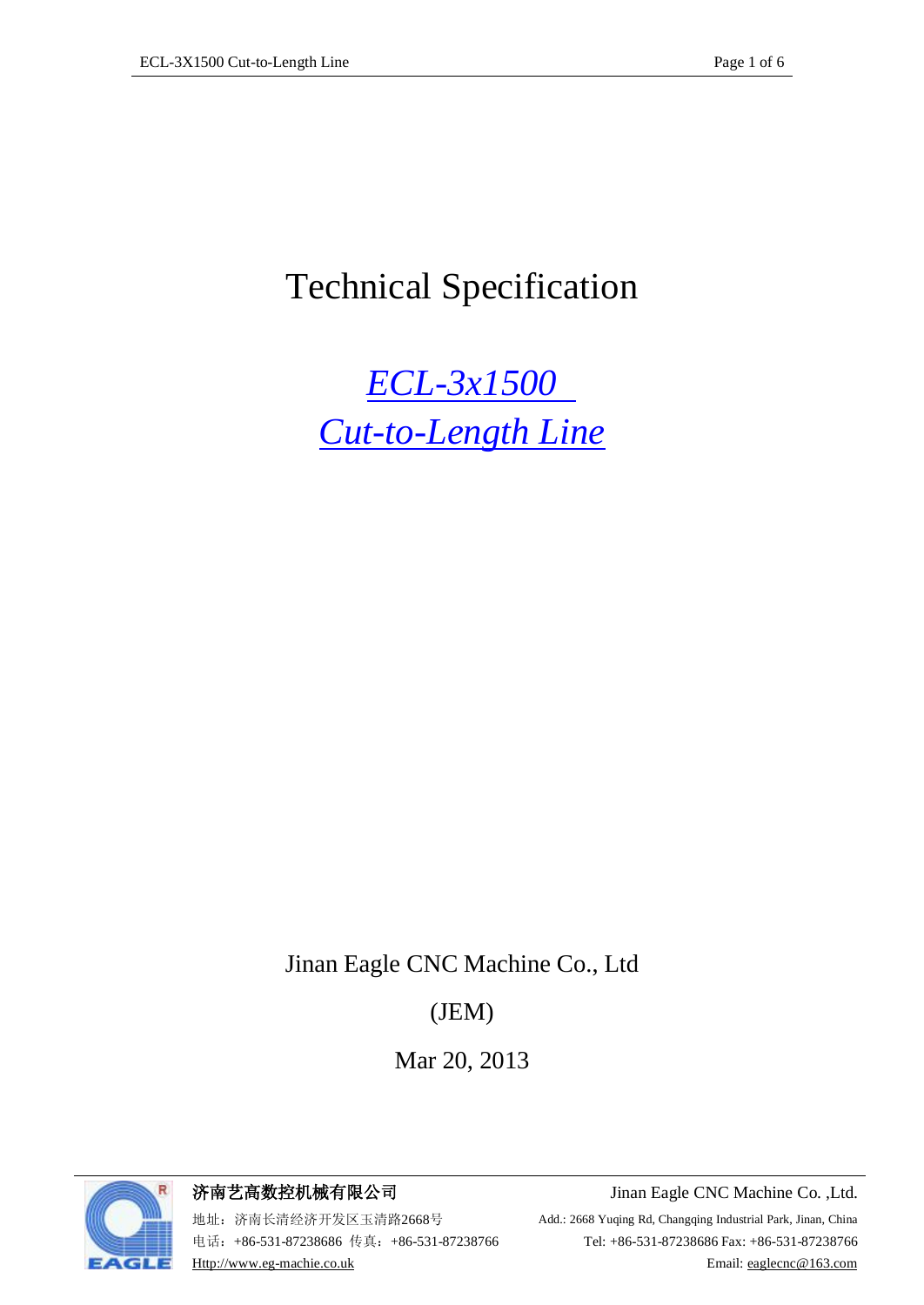### **Contents**

- 1 General specification
- 2 Line configuration and specification
- 3 Main parts supplier
- 4 Required Utilities
- 5 Responsibility
- 6 Quotation



济南艺高数控机械有限公司 Jinan Eagle CNC Machine Co. ,Ltd.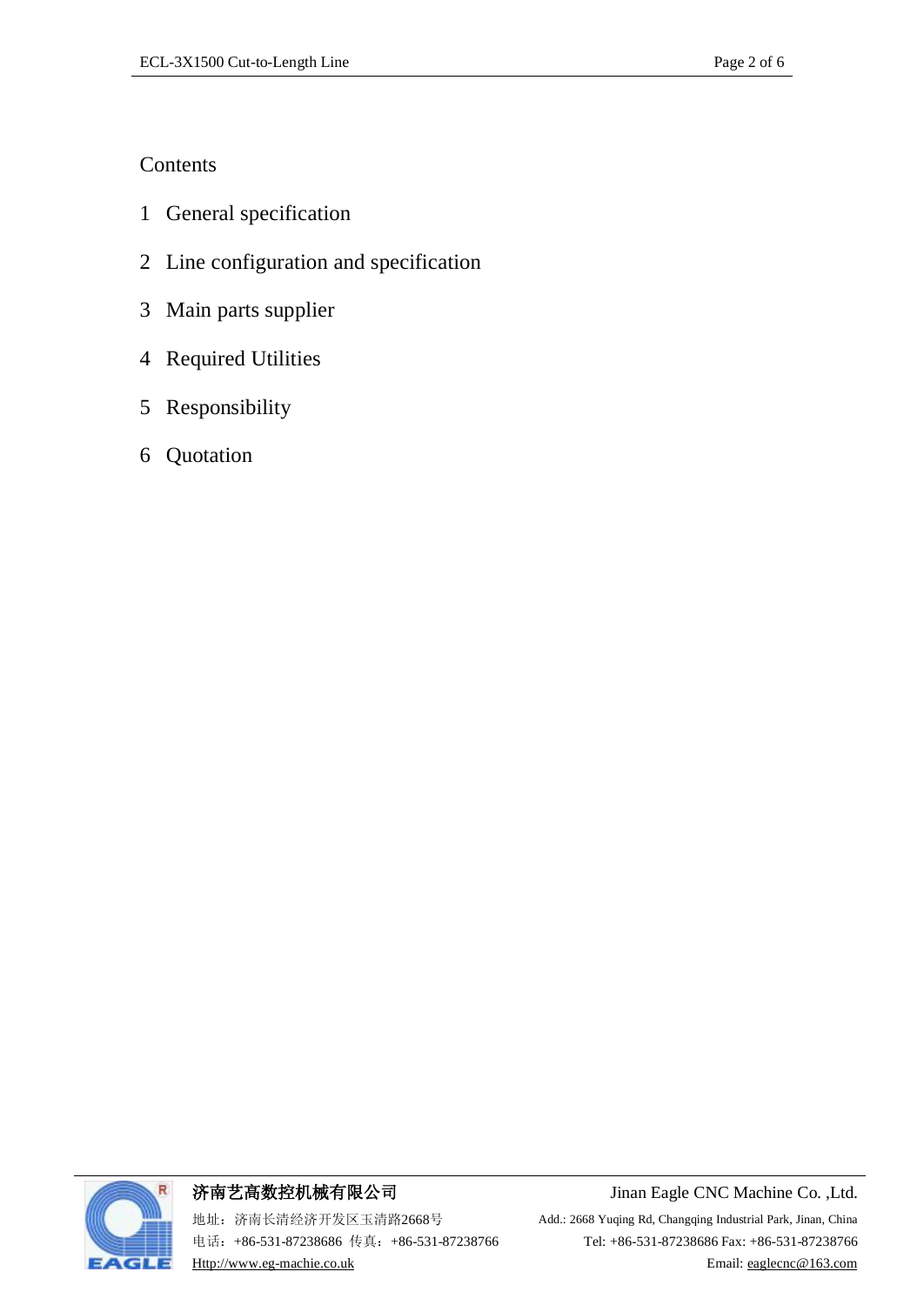### **1 General specification**

- 1.1 Input Material
	- l Stainless steel coil, etc
	- l Thickness: 0.5mm to 3.0mm(300 and 400 series Stainless steel)
	- l Width: 600mm to 1500mm
	- l Coil ID: 508mm/610mm
	- l Coil OD: 1500mm
	- l Coil weight: 10MT Max
- 1.2 Performances
	- l Sheets length: 3000mm
	- l Tolerances: ±0.5mm/m
	- l Diagonal difference: ±0.5mm/m
- 1.3 Line speed: 6 to 8 pcs/min (in 2000mm long)
- 1.4 Overall
	- l Power Supply: AC/380V/50Hz x 3 phase
	- l Total Power: abt. 45kW
	- **I** Line Direction: From to
	- l Painting Color: as required

### **2 Line configuration and specification**

- 2.1 Line configuration
	- l Uncoiler
	- l Side guide
	- l Leveler and Servo feed roll
	- l Shear
	- l Transfer conveyor
	- l Hydraulic system
	- l Electrical control
- 2.2 Uncoiler
	- l Single head cantilever type
	- l AC motor drive with air clutch
	- l Hydraulic expansion/collapse Dia. from Φ465mm to Φ515mm
	- l Expansion cylinder  $\Phi$ 150x145mm
	- l Air brake for tension and brake
	- l Hold down roll
	- l Swing arc arm
- 2.3 Side guide
	- l Roll type side guide
	- l Hand wheel screw adjustment
- 2.4 Leveler and Servo feed roll
	- l 5(or7) straightening rolls, 3 up and 2 down
	- l Motorized screw-jack raise and lower



#### 济南艺高数控机械有限公司 Jinan Eagle CNC Machine Co. ,Ltd.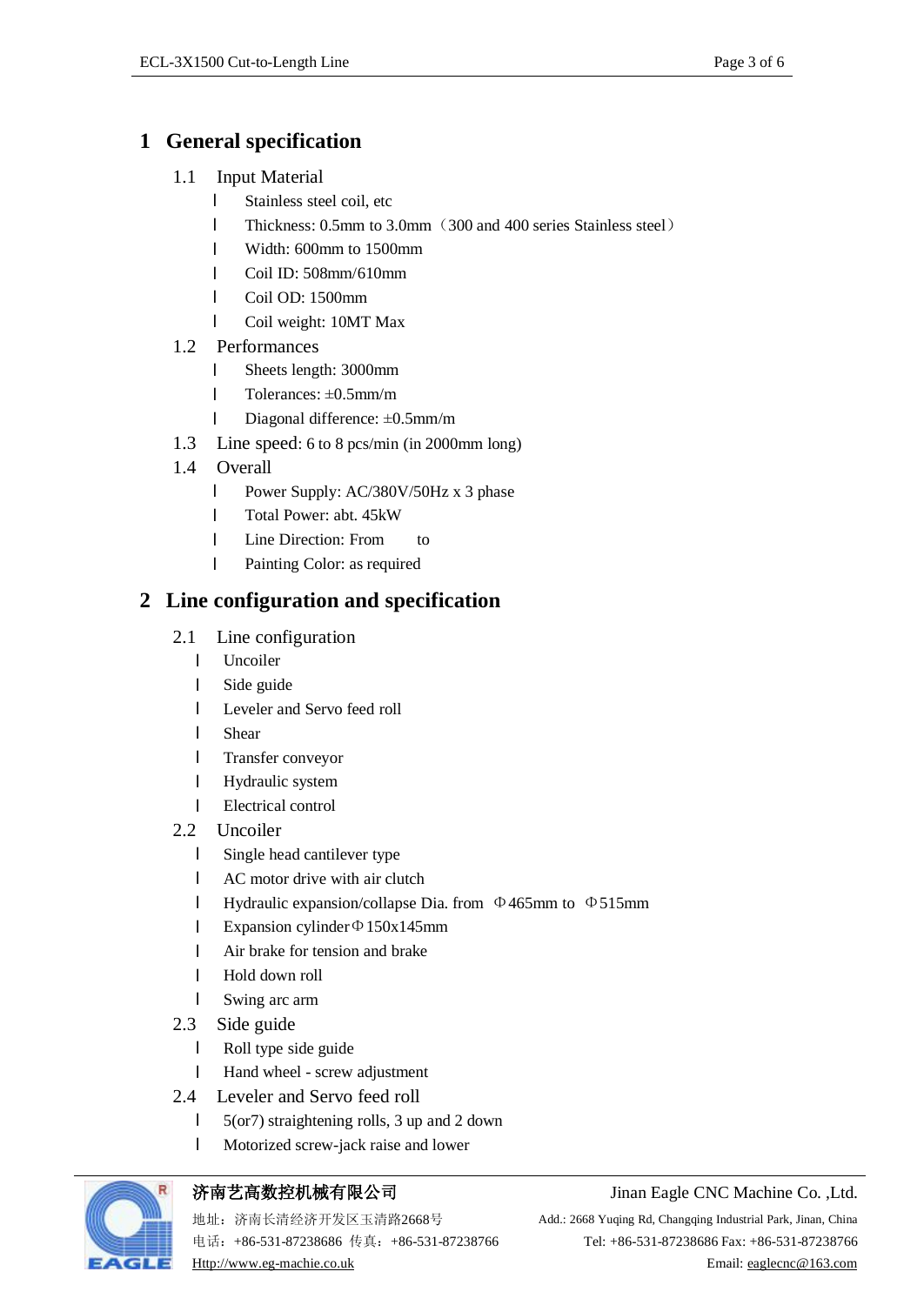- l One pairs of feed roll
- l Material: 42CrMo, chrome coated
- l Servo motor drive 13.2kw
- 2.5 Shear
	- l Electric motor drive, with air cluck, downwards stroke
	- l Quick knife clearance adjustment by hand-wheel
	- l Knife Clearance display by micrometer
	- l AC motor 11kw
- 2.6 Transfer Conveyor
	- **I** AC Motor driven
	- l Inverter speed regulating
- 2.7 Hydraulic system
	- l Motor power 5.5KW
	- l Cooling unit installed
	- l Level sensor and alarm
	- l Max pressure 10Mpa
	- l Yuken, hydraulic components
- 2.8 Electrical control
	- l Central PLC control with several operation panels distributed.
	- l With intelligent monitoring of line running status. Alarms when error occurs and display messages on the screen
	- l All major parts are of MITSUBISHI or other high quality brands

#### **3 Main parts supplier**

| Item             | Supplier          | <b>Note</b> |
|------------------|-------------------|-------------|
| <b>Bearings</b>  | WaFangdia,        |             |
|                  | China             |             |
| Gears/Reducers   | Guomao, China     |             |
| <b>AC</b> Motors | WN, China         |             |
| Pump             | <b>YUKEN</b>      |             |
| Valves           | <b>YUKEN</b>      |             |
| PLC              | <b>MITSUBISHI</b> |             |
| <b>HMI</b>       | <b>WINVIEW</b>    |             |
| Inverter         | <b>MITSUBISHI</b> |             |
| Servo Drive      | <b>LENZE</b>      |             |
|                  |                   |             |

#### **4 Required Utilities**

- l Power supply: 3ph AC380V 50Hz w/ PE. Capacity > 50kVA
- l Compressed Air: pressure 0.5~0.7Mpa



#### 济南艺高数控机械有限公司 Jinan Eagle CNC Machine Co. ,Ltd.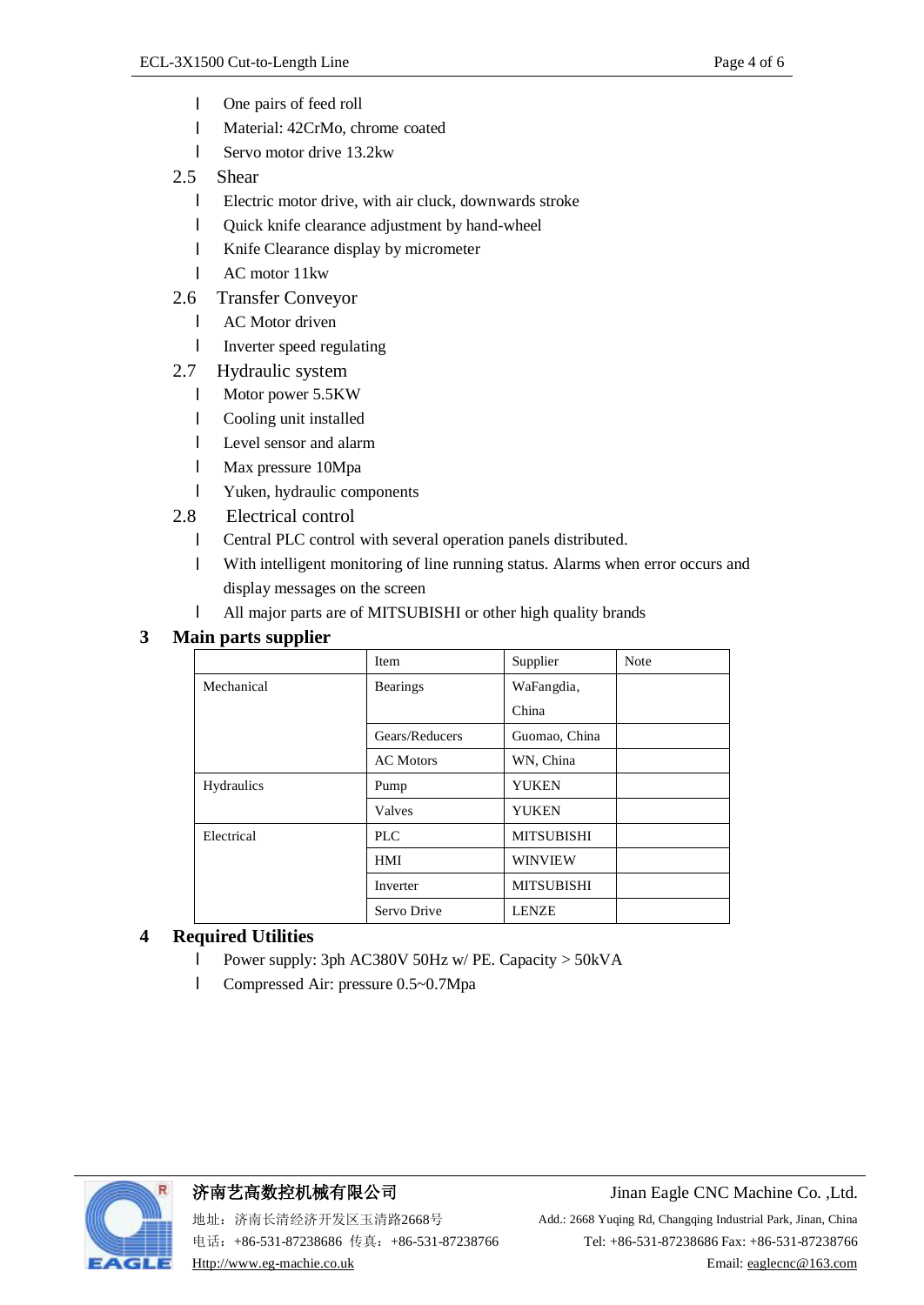#### **5 Responsibility of both Parties**

- 5.1 Responsibility of the seller
	- l Deign of the equipment
	- l Design of the foundation drawing
	- l Supply the required utilities information to customer
	- l Machining, assembling, testing of the equipment
	- l Packaging, transporting the machine to customer
	- l Supervision of machine erection
	- l Line commissioning
	- **l** Training works
	- **l** Technical service
- 5.2 Responsibility of the buyer
	- l Determining the direction of the line.
	- **I** Foundation construction
	- l Preparation of required utilities (Power supply, Air etc)
	- l Preparation of hydraulic oil and lubricating oil
	- l Preparation of equipments and tools used for installation and maintenance
	- l Preparation of tools and materials used for commissioning
	- l Help machine installation
	- l Attending sellers training course, Learn and master the operation and maintenance of the line

济南艺高数控机械有限公司 Jinan Eagle CNC Machine Co. ,Ltd.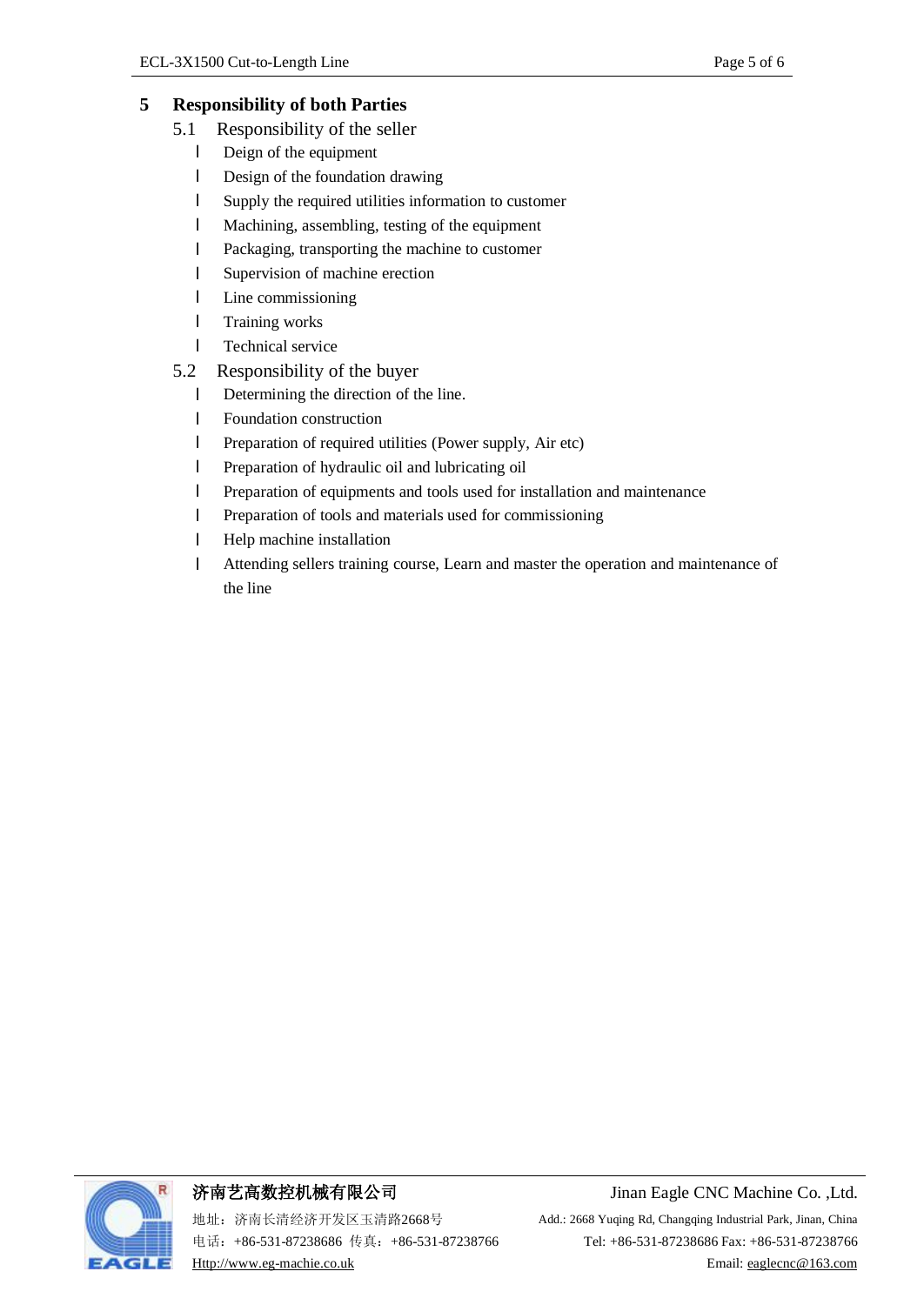#### **6 Quotation**

- **6.1 FOB Qingdao price: USD \$ 125,000.00**
- **6.2 Installation & Commissioning Charge:**
	- l Round-trip international airfare + accommodation fare
	- l Three people travelling fee: USD70 / person / day. (For about 3 weeks)

Notes: This price covers all the equipments mentioned in section 2, as well as accessories for installation (anchor bolts, shims).

- **6.3 Payments : 30% Deposit, 70% before shipment**
- **6.4 Delivery Time: in 165days (It needs about one 40' containers.)**
- **6.5 Valid period: 30 days**
- **6.6 Warranty: 12 months**



地址:济南长清经济开发区玉清路2668号 Add.: 2668 Yuqing Rd, Changqing Industrial Park, Jinan, China

济南艺高数控机械有限公司 Jinan Eagle CNC Machine Co. ,Ltd.

电话: +86-531-87238686 传真: +86-531-87238766 Tel: +86-531-87238686 Fax: +86-531-87238766 [Http://www.eg-machie.co.uk](http://www.eg-machie.co.uk) Email: [eaglecnc@163.com](mailto:eaglecnc@163.com)